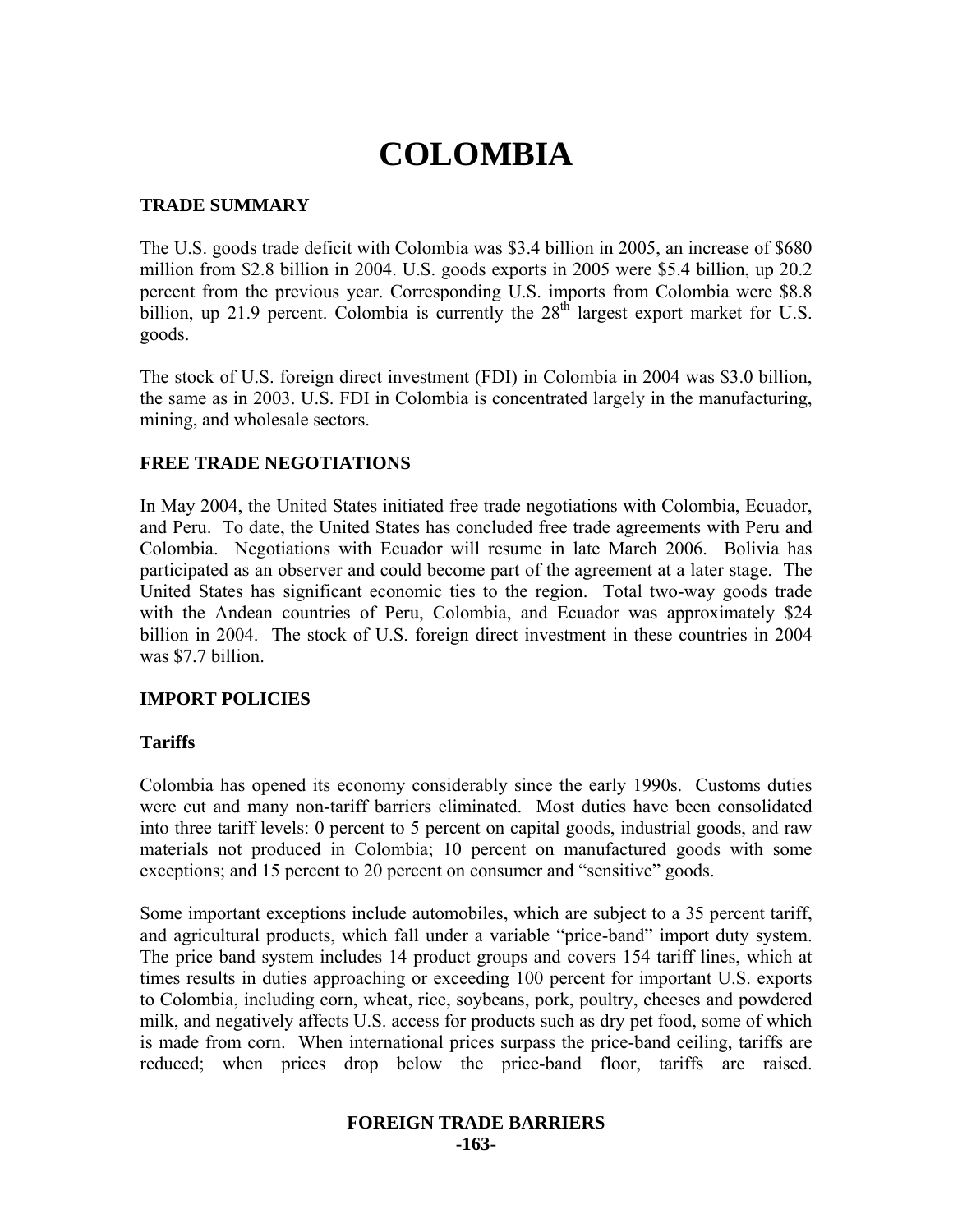The price-band system has affected local competitiveness and has dampened consumption by raising prices and is a barrier to U.S. exports. Processed food imports from Chile and members of the Andean Community (Peru, Ecuador, Bolivia, and Venezuela) enter duty free.

In the free trade agreement concluded between the United States and Colombia, the United States obtained market access for U.S. consumer and industrial products and new opportunities for U.S. farmers and ranchers. Over eighty percent of U.S. exports of consumer and industrial products to Colombia will become duty-free immediately, with remaining tariffs phased out over 10 years. U.S. farm exports to Colombia that will receive immediate duty-free treatment include high quality beef, cotton, wheat, soybeans, soybean meal; key fruits and vegetables including apples, pears, peaches, and cherries; and many processed food products including frozen french fries and cookies. U.S. farm products that will benefit from improved market access include pork, beef, corn, poultry, rice, fruits and vegetables, processed products, and dairy products.

#### **Non-Tariff Measures**

Non-tariff barriers in Colombia include discretionary import licensing, which is used to ban imports of milk powder and poultry parts. Colombia removed the "absorption" requirements for all remaining agricultural products at the end of 2003, when the WTO waiver allowing them to link imports to local purchases expired. The Colombian government replaced this system with tariff-rate quotas for rice, yellow corn, white corn and cotton, and a requirement to purchase local production in order to import under the tariff-rate quota. The United States Government addressed a significant number of Colombia's barriers to trade in U.S. agricultural products during the free trade negotiations.

Colombia treats remanufactured goods as used goods, thereby limiting the market access for major U.S. makers of high-quality remanufactured goods. Colombia assesses a valueadded tax (VAT) of 35 percent on whiskey aged for less than twelve years, which is more characteristic of U.S. whiskey, compared to a rate of 20 percent for whiskey aged for twelve or more years, most of which comes from Europe. Colombia also assesses a consumption tax on beverage alcohol by a system of specific rates per degree (percentage point) of alcohol strength. This tax regime discriminates against imported distilled spirits through arbitrary breakpoints that have the effect of applying a lower tax rate per degree of alcohol to domestically produced spirits. For example, locally produced spirits are dominated by *aguardiente* bottled at 35 percent alcohol-by-volume (a.b.v.) or less. By law, most categories of distilled spirits that tend to be imported and all whiskies in Colombia must have a minimum alcohol content of 40 percent a.b.v., while local producers of *aguardiente* have a significantly lower tax burden because (a) their products contain less alcohol by volume, and (b) each unit of that alcohol is taxed at a lower rate.

#### **FOREIGN TRADE BARRIERS -164-**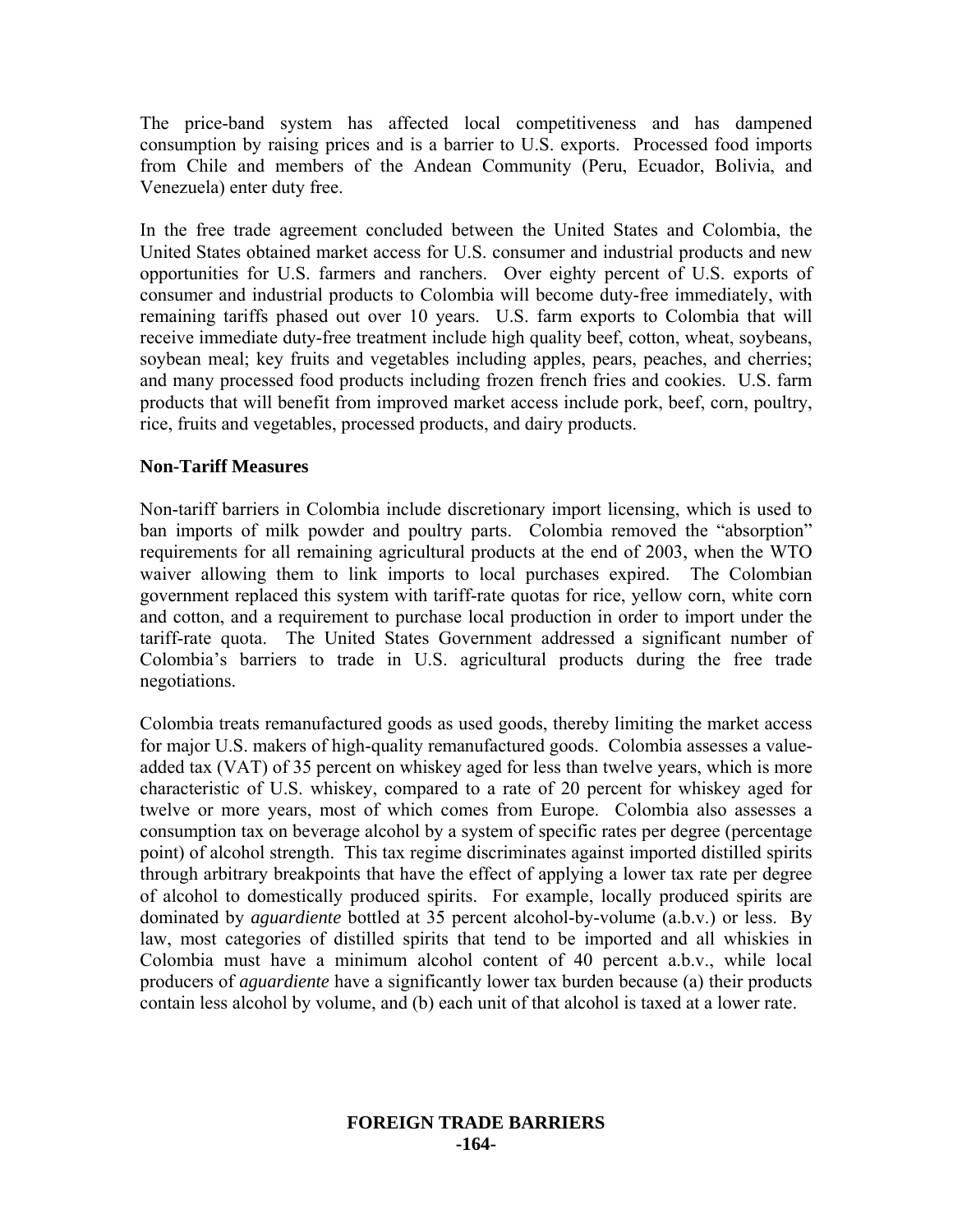Several Colombian states are engaged in practices that have restricted the ability of U.S. distilled spirits companies to conduct business in Colombia. For example, some states mandate the minimum quantity of a specific distilled spirit brand that a company must sell during the year. If a company does not meet the minimum sales requirement, the company is fined or its sales contract is revoked in that particular state. Some states also mandate the minimum price at which imported spirits may be sold. In certain cases, the minimum price is set above the price at which imported products can be sold competitively in the market. Other measures that are applied only to importers of distilled spirits include: assessment of a 7.5 percent tax on all contracts based on the minimum volume to be sold in the state; a requirement to share a percentage of profits with the state; and payment of a federal excise tax upon entry into Colombia instead of after the first sale as domestic producers are allowed to do.

According to the Ministry of Industry, Trade and Tourism, under Decision 337 of 1993, imports of used clothing are not permitted in Colombia. Certain importers of used goods may apply for licenses to bring products into Colombia under limited circumstances. These licenses are granted at the discretion of the Ministry of Industry, Trade and Tourism. Industry reports that in practice approval is not granted, resulting in the effective prohibition of these imports. U.S. officials continue to monitor the situation in the context of the World Trade Organization's (WTO) Import Licensing Committee.

In December 2005, Colombia enacted a decree that establishes various new restrictions on importers of textiles and apparel, and footwear. These new restrictions include: 1) requiring the importer to present a list of suppliers, buyers, and clients to Columbian Customs; 2) advising Colombian Customs of any change to this list within 15 days of signing a contract; 3) restricting an importer to import goods in no more than 10 tariff subheadings; and 4) restricting imports to 200 percent in value of the importer's net worth, among numerous other restrictions on importation.

The United States addressed these and other non-tariff barriers during the free trade negotiations with Colombia. As a result of the negotiations, for example, Colombia agreed to allow trade in remanufactured goods and join the WTO Information Technology Agreement.

## **STANDARDS, TESTING, LABELING AND CERTIFICATION**

Regarding pet food, Colombia requires companies not only to list the ingredients but the percentage of those ingredients on their products, which U.S. companies declare as proprietary information. In some cases, sanitary and phytosanitary (SPS) measures have been implemented to restrict U.S. exports. For example, Colombia has maintained restraints on U.S. exports of cattle and beef that do not appear to be consistent with the Office of International Epizootics (OIE) recommendations. Since December 2003, U.S. beef has been banned in Colombia on the basis of Bovine Spongiform Encephalopathy (BSE).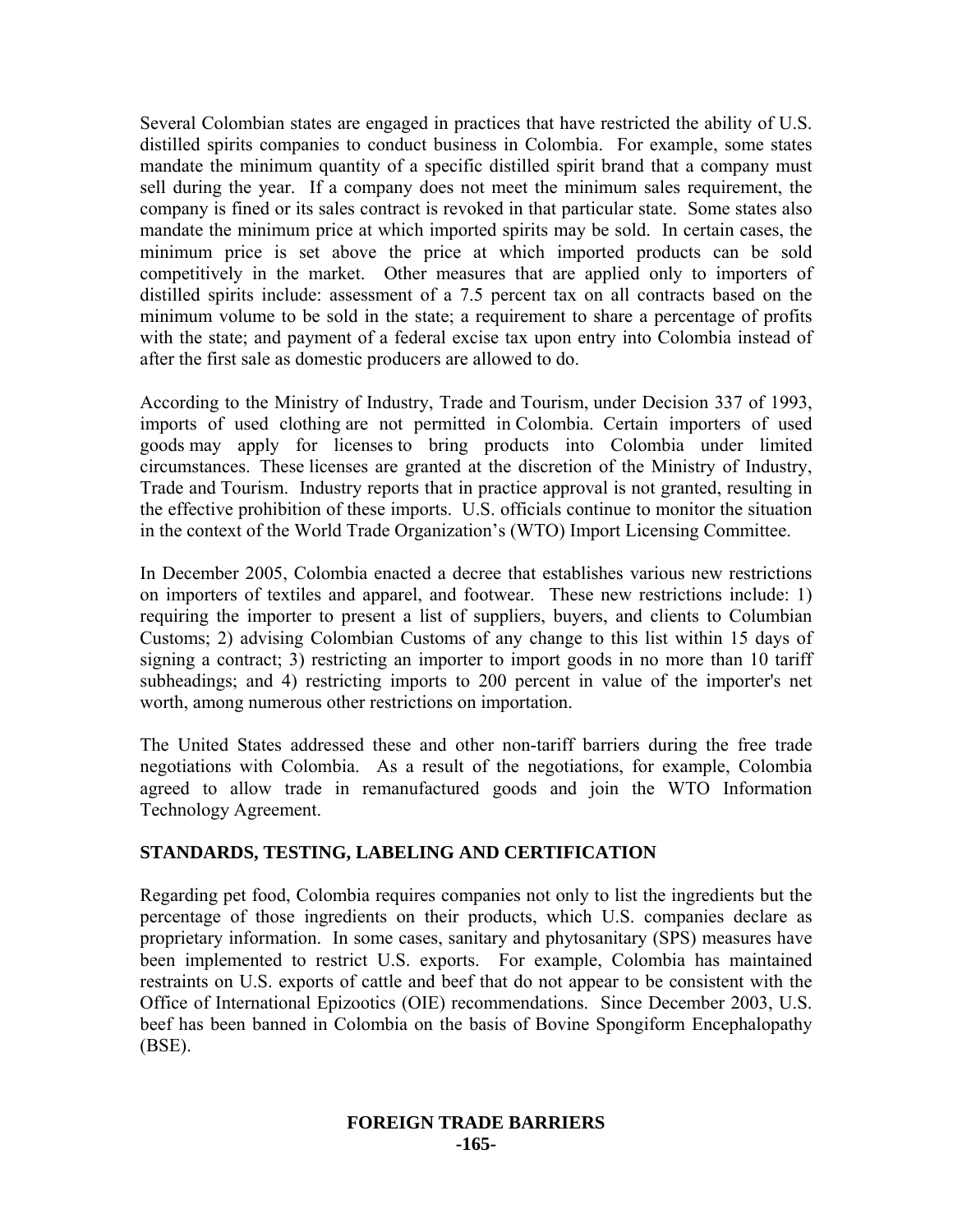However, this ban continues to be enforced without adequate scientific justification. U.S. companies retailing nutritional supplements in Colombia continue to experience problems due to the lack of legislation that establishes clear parameters for sanitary registration. Colombia does not have a specific classification for nutritional supplements.

Through the free trade negotiations, the United States and Colombia have worked to resolve sanitary and phytosanitary barriers to agricultural trade, including on food safety inspection procedures for beef, pork, and poultry.

For textile products, Colombia requires that in addition to the name of the producer, the name of the importer also be included on the label. Industry reports that such information is difficult if not impossible to know during the manufacturing process when permanent labels are attached. Re-labeling of products upon entry to meet these requirements results in additional costs and delays.

# **GOVERNMENT PROCUREMENT**

Government procurement is the main public spending instrument used by the Government of Colombia (GOC) and represents approximately 16 percent of the GDP according to the GOC. The Government Procurement and Contracting Law, Law 80/93 established procedures for the selection of suppliers, mainly through public tenders. In order to qualify as a potential supplier to the Government of Colombia, foreign firms must register with the local chamber of commerce and appoint a local representative. Registration must be renewed annually and includes certification of experience, finances, technical expertise, and organization. The certifications are used to qualify and classify suppliers based on "bona fide" criteria. The registration requirements make the process particularly costly for foreign firms, which need to demonstrate a commercial presence in Colombia to participate in government procurement.

A drawback of Law 80 is the absence of fully explained exemption regimes resulting in investor uncertainty. The private sector has complained of lack of transparency, inefficiency and lack of credibility in government procurement processes. This has led the Colombian Congress to study possible reforms to Law 80, which would introduce measures to ensure transparency and efficiency, and would eliminate some of the exception regimes. The possible changes to Law 80 currently being studied by Congress include:

- Making records of government procurement contacts publicly available;
- Providing for public announcements of contract authorizations;
- Implementation of an electronic system for integral government procurement;
- Removal of subjective factors from the selection process;
- Providing for publication of all reference terms;
- Government procurement agreements financed with funds from cooperation or multilateral institutions shall be subject to the rulings of such entities; and
- Direct hiring (to which government procurement rules do not apply) shall be performed only for agreements involving national defense, the provision of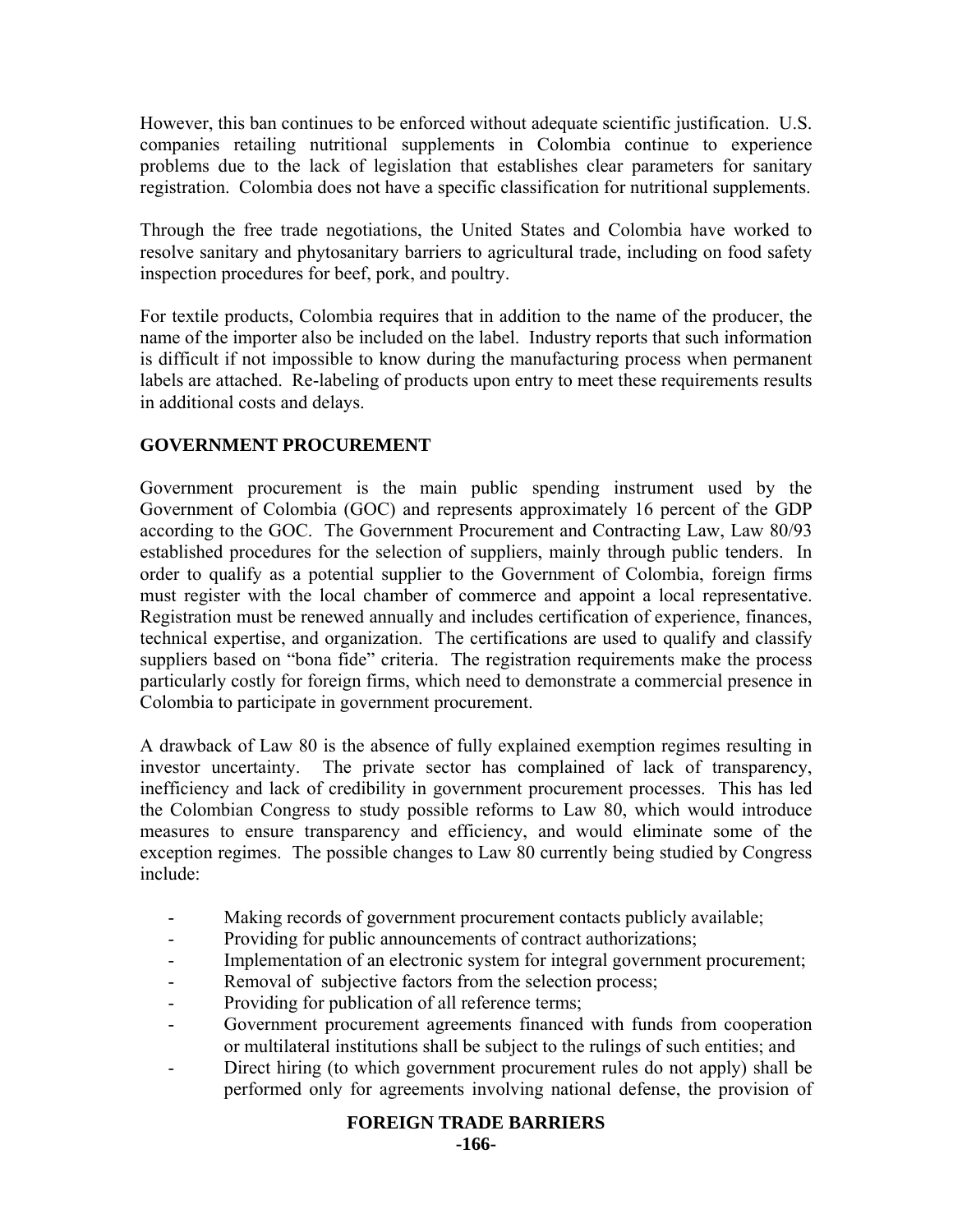health services by government entities and those low-value agreements involving low budget quantities.

Congress has postponed reforming Law 80 on at least four occasions in the last two years for two reasons: a lack of political will; and the demands of reforms in other areas, for example pensions, reelection, peace and justice law. Congress began studying possible reforms to Law 80 again in early September 2005.

The private sector has complained of lack of transparency with respect to the awarding of major government contracts. In response to these complaints, the Colombian government has taken positive steps to fight corruption by working with non-governmental organizations to launch probity programs aimed at promoting entrepreneurial and public ethics. In May 2005, the office of the Vice President issued the *Manual for Good Practices in Government Procurement*, aimed at strengthening government procurement practices and eliminating corruption in the awarding of contracts.

In July 2003, the Colombian government promulgated Law 816 to protect national industries in government procurement. Law 816 mandates that all public entities adopt criteria that support national industries and accords preferential treatment to bids that incorporate Colombian goods or services. Under Law 816, national companies are given a 10 to 20 percent "bonus" in their evaluation score, and companies using Colombian goods or services are given a 5 percent to 15 percent "bonus." Bids without any local content component are scored between 5 percent and 20 percent lower than bids with such a component. Additionally, Law 816 requires that foreign suppliers without local headquarters in Colombia obtain certification from a Colombian mission in the suppliers' home country, and that government procurement laws in the suppliers' home country meet reciprocity requirements. To date, this new system, and specifically the lack of an established certification process, has proven to be a barrier against the participation of U.S. suppliers in government procurement contracts.

Colombia is not a signatory of the WTO Agreement on Government Procurement, but is an observer to that agreement. According to industry analysts, the elimination of barriers in the government procurement sector could yield an increase of U.S. exports in the range of \$100 million to \$500 million.

Under the free trade agreement concluded between the United States and Colombia, Colombia agreed to grant U.S. suppliers non-discriminatory rights to bid on contracts from a broad range of Colombian government ministries, agencies, public enterprises, and regional governments. The United States and Colombia agreed to terms that require the use of fair and transparent procurement procedures, such as advance notice of purchases and timely and effective bid review procedures.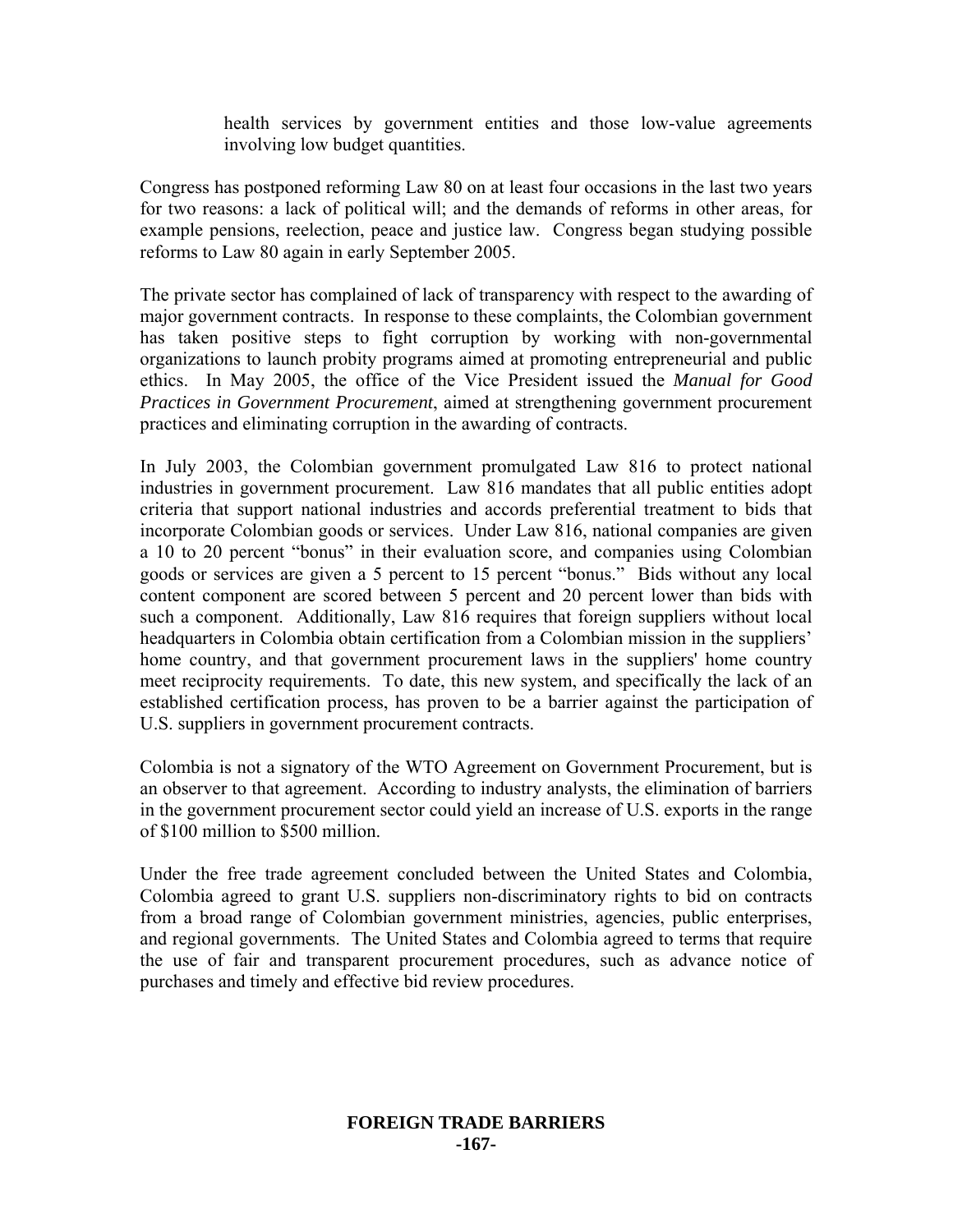#### **EXPORT SUBSIDIES**

Colombia has been working to eliminate export subsidies since its GATT accession. This process has continued under the WTO Agreement on Subsidies and Countervailing Measures.

Free zones are geographic areas where industrialization processes are promoted through special customs, tax, and foreign exchange regimes. Users of free zones are exempt from income tax, import tariffs and value-added tax on imports, and have access to special credit lines offered by Colombia's foreign trade bank (Bancoldex). In compliance with its obligations under the WTO, the Colombian government announced it would phase out all export subsidies in free trade zones by December 31, 2006. However, free trade zones and special import-export zones will maintain their special customs and foreign exchange regimes. In September 2005, the Colombian government presented a bill to Congress that, if approved, would impose a 25 percent income tax on free zones (lower than the normal 35 percent tax) after December 31, 2006, and would maintain the exemption on the 7 percent remittance tax for free zones in the country.

An export subsidy, known as the "Plan Vallejo," allows for duty exemptions on the import of capital goods and raw materials used to manufacture goods that are subsequently exported. In order to qualify for this tax exemption, in the case of capital goods, the producer must show that at least 70 percent of the volume of product produced by the newly imported capital good will be exported. In the case of raw or partially finished materials, the producer must export a value equal to 1.5 times that of the value of the imported materials as valued upon their entry by Colombian government customs. In July 2004, the Colombian government proposed to eliminate the "Plan Vallejo" by December 31, 2006 in the hopes that a free trade agreement between Colombia and the United States would be in place and provide for duty free importation of many capital goods. Currently, 76 percent of Colombia's exports benefit from the "Plan Vallejo" program.

Colombia also operates producer financed export subsidies under "price stabilization" funds for sugar, palm oil, beef, and dairy. The exports under the sugar and palm oil funds are in excess of Colombia's WTO export subsidy commitments of 223,608 tons for sugar and zero for palm oil. In December 2004, the government granted export subsidies for exporters of bananas and flowers to hedge their exchange rate risk, with an estimated fiscal cost of less than 0.1 percent of GDP (approximately \$65.6 million).

The eligibility period for this subsidy expired on February 28, 2005. After this date, the government affirmed that it would not grant any further export subsidies, but may seek other options to assist the agricultural sector within its budget constraints. However, in September 2005, the Minister of Agriculture announced that the government was seeking resources for further export subsidies in 2006. As part of this initiative, the Ministry of Agriculture created the Rural Capitalization Incentives, consisting of direct subsidies to agricultural producers who make new investments directed at modernizing their production for international markets.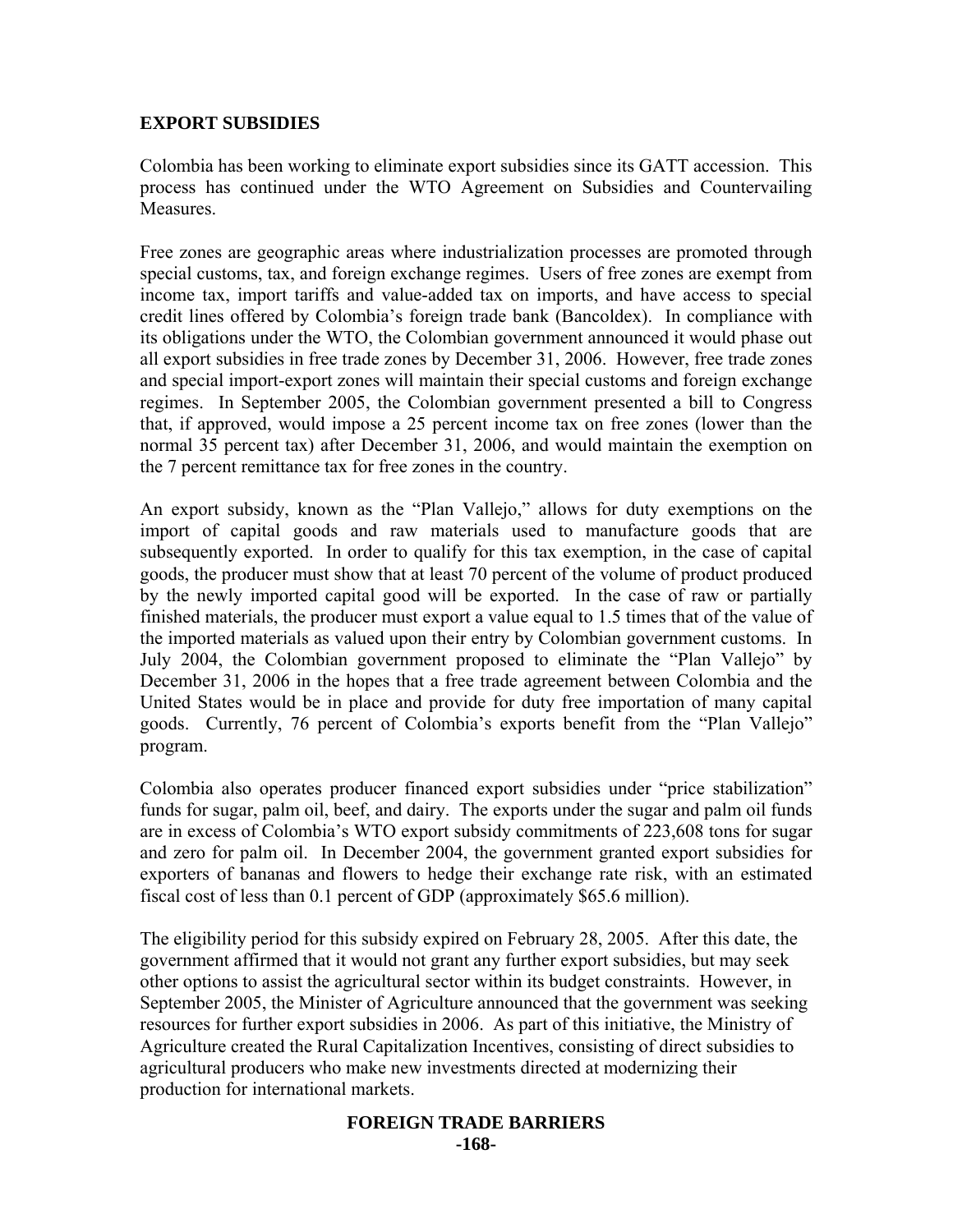The amount of the subsidy is 20 percent of the value of the new investment for large producers and 40 percent for small producers, up to a maximum of 150 monthly minimum salaries or approximately \$20,000.

## **INTELLECTUAL PROPERTY RIGHTS (IPR) PROTECTION**

Colombia has been on the Special 301 "Watch List" every year since 1991. Key concerns include lax customs enforcement and the inability to conclude legal cases against individuals arrested for trafficking or producing counterfeit goods. Colombia, as a member of the WTO, has ratified legislation to implement its obligations under the Uruguay Round Agreement on Trade-Related Aspects of Intellectual Property Rights. Colombia is a member of the World Intellectual Property Organization (WIPO), the Paris Convention for the Protection of Industrial Property, the Berne Convention for the Protection of Literary and Artistic Works, the WIPO Copyright Treaty, the WIPO Performances and Phonograms Treaty, the Treaty on the International Registration of Audiovisual Works, the 1978 Act of the International Union for the Protection of New Varieties of Plants, and the Patent Cooperation Treaty.

In Colombia, the grant, registration, and administration of intellectual property rights (industrial property and copyright) are carried out by four different government entities. The Superintendence of Industry and Commerce (SIC) acts as the Colombian patent and trademark office. This agency was given control of the government's IPR policy effective January 2000. The agency suffers from inadequate financing and personnel, a high turnover rate, and a large backlog of trademark and patent applications, which has led to a large number of appeals.

The patent office at the Superintendence believes that the number of new patent and trademark applications (currently 1,600 patent and 15,000 trademark requests per year) will double in the next two or three years, without considering the obvious increase in applications that the signing of a free trade agreement with the United States will produce. This will necessarily increase the already large backlog of applications. Although the SIC is making efforts to provide electronic registration services for patents, industrial designs and trademarks, it still has important deficiencies especially in personnel, with only 16 patent examiners for the whole country.

The Colombian Agricultural Institute (ICA) is in charge of the issuance of plant variety protection and agro-chemical patents. The Ministry of Social Protection is in charge of the issuance of pharmaceutical patents, while the Ministry of Justice is in charge of the issuance of literary copyrights.

Each of these entities suffers from significant financial and technical resource constraints. Moreover, the lack of uniformity and consistency in IPR registration and oversight procedures limits the transparency and predictability of the IPR enforcement regime.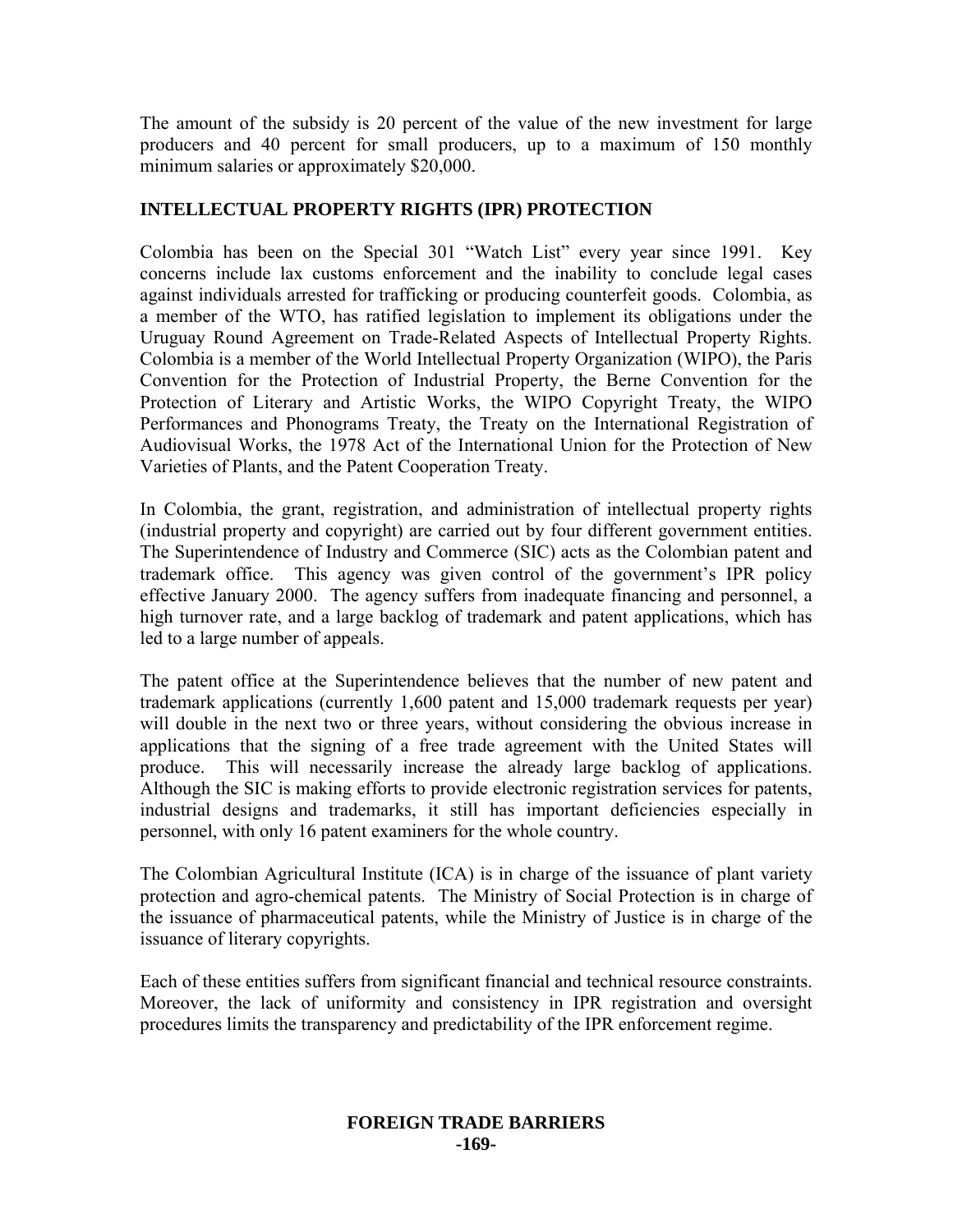The free trade agreement concluded between the United States and Colombia provides for improved standards for the protection and enforcement of a broad range of intellectual property rights, which are consistent with both U.S. standards of protection and enforcement and with emerging international standards. Such improvements include state-of-the-art protections for digital products such as U.S. software, music, text, and videos; stronger protection for U.S. patents, trademarks and test data, including an electronic system for the registration and maintenance of trademarks; and further deterrence of piracy and counterfeiting by criminalizing end-use piracy.

## **Copyrights**

Andean Community Decision 351 on the protection of copyrights has been in effect in Colombia since January 1, 1994. Colombia also has a modern copyright law: Law 44 of 1993. The law extends protection for computer software to 50 years, but does not classify it as a literary work. Law 44 and Colombia's civil code includes some provisions for IPR enforcement and have been used to combat infringement and protect copy rights.

## **Patents and Trademarks**

The patent regime in Colombia currently provides for 20-year protection for patents and a 10-year term for industrial designs. Provisions covering protection of trade secrets and new plant varieties have improved Colombia's compliance with its TRIPS obligations. However, U.S. companies are concerned that the Colombian government does not provide patent protection for new uses of previously known or patented products.

In 2002, the Colombian government issued Decree 2085, which improved the protection of confidential data. Until 2002, the Government of Colombia health authorities approved the commercialization of new drugs that were the bioequivalent of alreadyapproved drugs, thereby denying the originator companies the exclusive use of their data. Decree 2085 prohibited this practice for a limited time, thus providing improved protection for industrial information. Under the decree, data presented for health certification of pharmaceuticals is protected for a period of three years for registrations issued in 2002, four years in 2003, and five years in 2004 and beyond. Colombia remains the only Andean country with such protection. In March 2003, the Agricultural Ministry promulgated Decree 502 that provides similar protection for agricultural chemicals. However, the subsequent passage of Law 822 on July 10, 2003, established additional norms in relation to the registration, control and sale of generic agrochemicals, which along with the related Resolution 770 of March 27, 2003, appears to significantly weaken the data protections established by Decree 502.

Counterfeit pharmaceutical products continue to be a major problem in Colombia. Recent surveys, such as the CRECER project, reveal that in rural areas there are more counterfeit pharmaceutical products than original products. The CRECER project found that 10 percent of these counterfeit products are identical to the original product, while 60 percent do not contain any active ingredient and 30 percent contain the wrong active ingredient or the wrong dosage.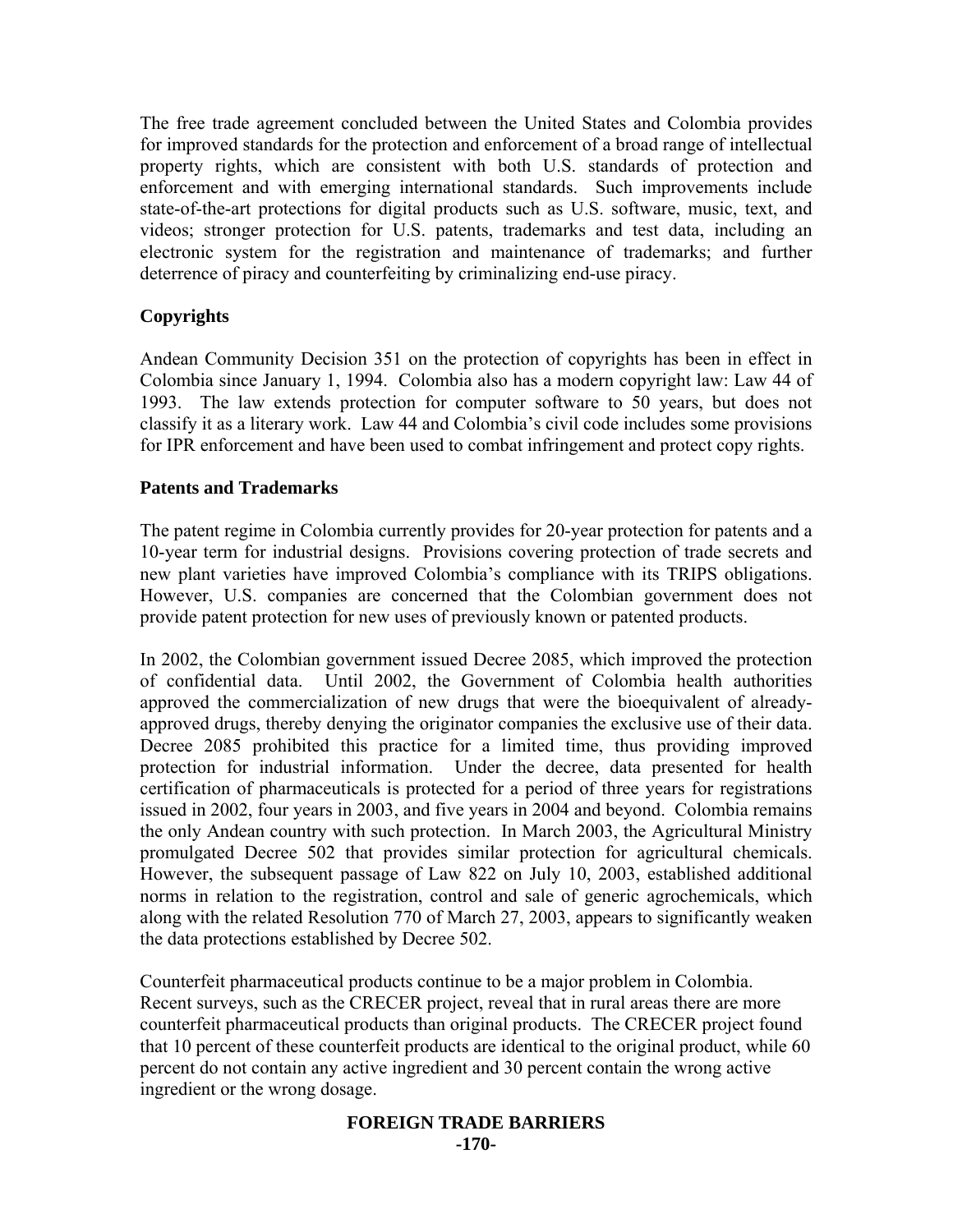In 2004, the National Institute for the Vigilance of Medications (INVIMA) seized 700 tons of counterfeited food, liquors, and pharmaceuticals with a value of approximately \$2.6 million.

Colombia is a member of the Inter-American Convention for Trademark and Commercial Protection. Enforcement of trademark rights legislation in Colombia is showing some progress, but contraband and counterfeiting are widespread.

#### **Enforcement**

Colombia's Criminal Code of 2001 included copyright infringement as a crime and significantly increased jail terms from three to five years. The code also contains provisions concerning technological protection measures and rights management information, both key obligations of the WCT and WPPT treaties. Colombia has also created a Special Investigative Unit within the Prosecutor General's Office dedicated to intellectual property rights issues. This unit began operations in November 1999 and is currently working on approximately 60 cases on different issues including trademark usurpation, counterfeit pharmaceuticals, pirated books, CD's, and movies, violations to industrial secrecy, and cases against broadcasters of pirated television programming.

The International Intellectual Property Alliance estimates that in 2005 piracy levels in Colombia for recorded music reached 71 percent, with damage to U.S. industry estimated at about \$48 million. Motion picture piracy represented 75 percent of the market, with an estimated loss of \$40 million. Piracy in both business software and book publishing continued to grow in 2004. According to the Business Software Alliance (BSA), piracy in business software amounted to \$44.8 million in 2005, with a 55 percent piracy level. Although the Colombian police have conducted raids, the judicial process is slow and cumbersome, and fails to incarcerate copyright infringers.

The Motion Picture Association of America (MPAA), in conjunction with local attorneys, took 17 criminal actions against alleged television pirates in 2000, 16 such cases in 2001, and 8 in 2002. However, MPAA's anti-piracy strategy relied on enforcement by the Colombian National Television Commission (CNTV), which largely failed in its efforts. Given the CNTV's poor results in suppressing piracy, MPAA has ceased initiating action against television broadcast or home video piracy.

Colombia's Television Broadcast Law increased legal protection for all copyrighted programming by regulating satellite dishes, and enforcement has begun through a licensing process. However, an MPAA estimate suggests that 75 percent of the motion picture market in Colombia is pirated, while annual losses due to audiovisual piracy remained at \$40 million in 2004. In 2004, CNTV launched an aggressive anti-piracy campaign and signed its first cooperation agreement with FOX Sports to combat piracy in the television market. In view of such efforts, the International Intellectual Property Alliance (IIPA) has acknowledged progress in combating television piracy in the last year in Colombia, although administrative enforcement against signal theft piracy still needs improvement.

#### **FOREIGN TRADE BARRIERS -171-**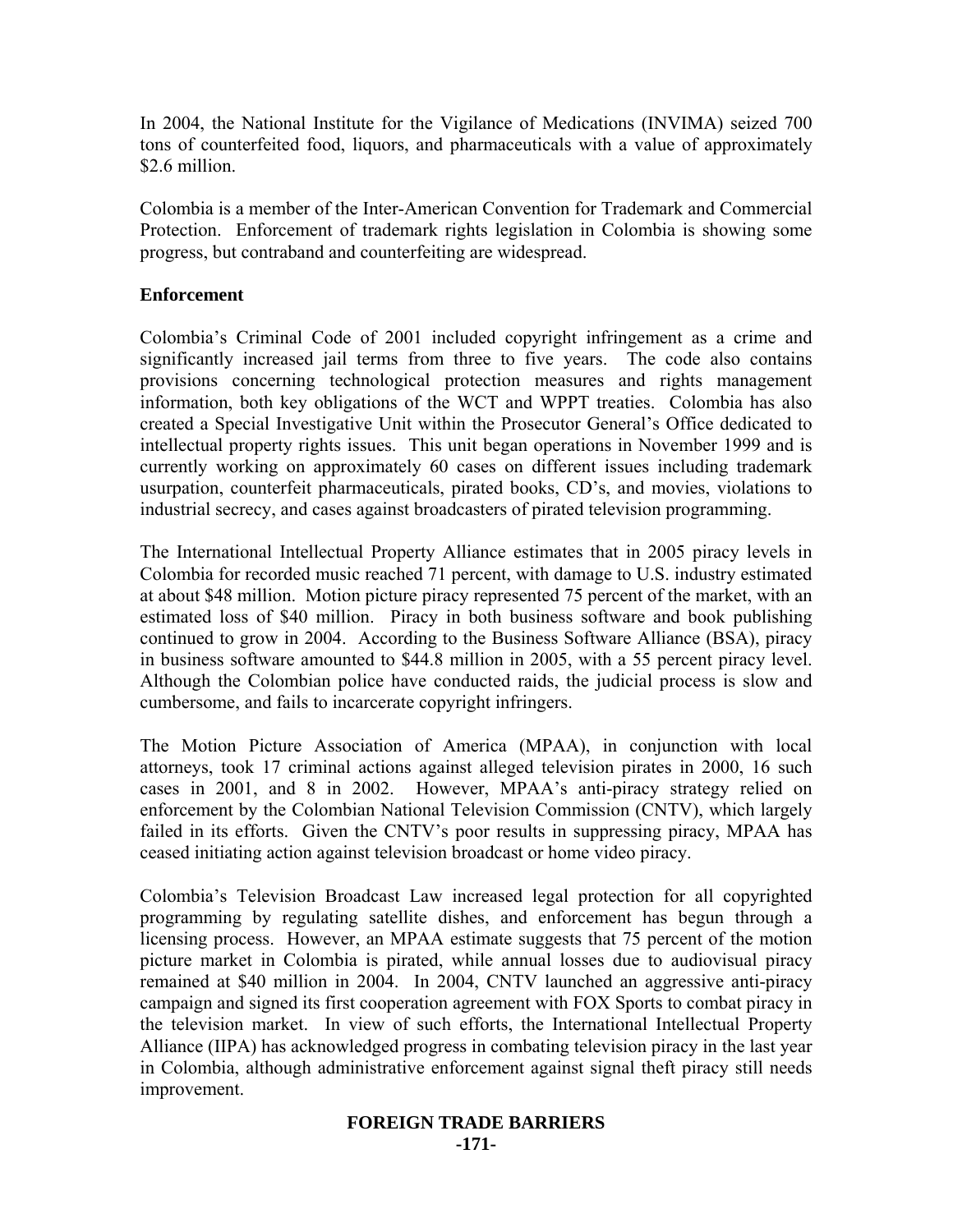#### **SERVICES BARRIERS**

Liberalization has progressed furthest in telecommunications, auditing, and energy. It has occurred to a lesser extent in accounting, tourism, legal services, insurance, distribution services, advertising, and data processing. The provision of legal services is limited to law firms licensed under Colombian law. Foreign law firms can operate in Colombia only by forming a joint venture with a Colombian law firm and operating under the licenses of the Colombian lawyers in the firm.

Economic needs tests are required for foreign providers of professional services to operate temporarily in Colombia. Moreover, residency requirements restrict trans-border trade of certain professional services, such as accounting, bookkeeping, auditing, architecture, engineering, urban planning, and medical and dental services. For firms with more than ten employees, no more than 10 percent of the general workforce and 20 percent of specialists may be foreign nationals. A commercial presence is required to provide information processing services. Foreign educational institutions must have resident status in Colombia in order to receive operational authority from the Ministry of Education.

Trans-border transportation services are restricted in Colombia. Land cargo transportation must be provided by natural or legal persons with commercial presence in the country and licensed by the Ministry of Transportation. Colombia's law permits international companies to provide cabotage services (i.e., transport between two points within Colombian territory) "only when there is no national capacity to provide the service." Cargo reserve requirements in transport have been eliminated. However, the Ministry of Foreign Trade reserves the right to impose restrictions on foreign vessels of those nations that impose reserve requirements on Colombian vessels.

Colombia permits 100 percent foreign ownership of insurance firm subsidiaries. It does not, however, allow foreign insurance companies to establish local branch offices. Insurance companies must maintain a commercial presence in order to sell policies other than those for international travel or reinsurance. Colombia denies market access to foreign maritime insurers.

International banking institutions are required to maintain a commercial presence in Colombia through subsidiary offices and therefore, must comply with the same capital and other requirements as local financial institutions. Colombian legislation has limits on the operation of banks and other financial institutions by separating fiduciary, investment banking, commercial loans, leasing and insurance services, from banking services. Current legislation (Law 389 of 1997) permits banking institutions to develop such activities in the same office/building, but the management of such services must be separate. Colombian legislation permits 100 percent foreign ownership in financial services, although the use of foreign personnel in the financial services sector remains limited to administrators, legal representatives and technicians. In April 2000, the Central Bank completely removed previous reserve requirements on foreign borrowing operations.

# **FOREIGN TRADE BARRIERS**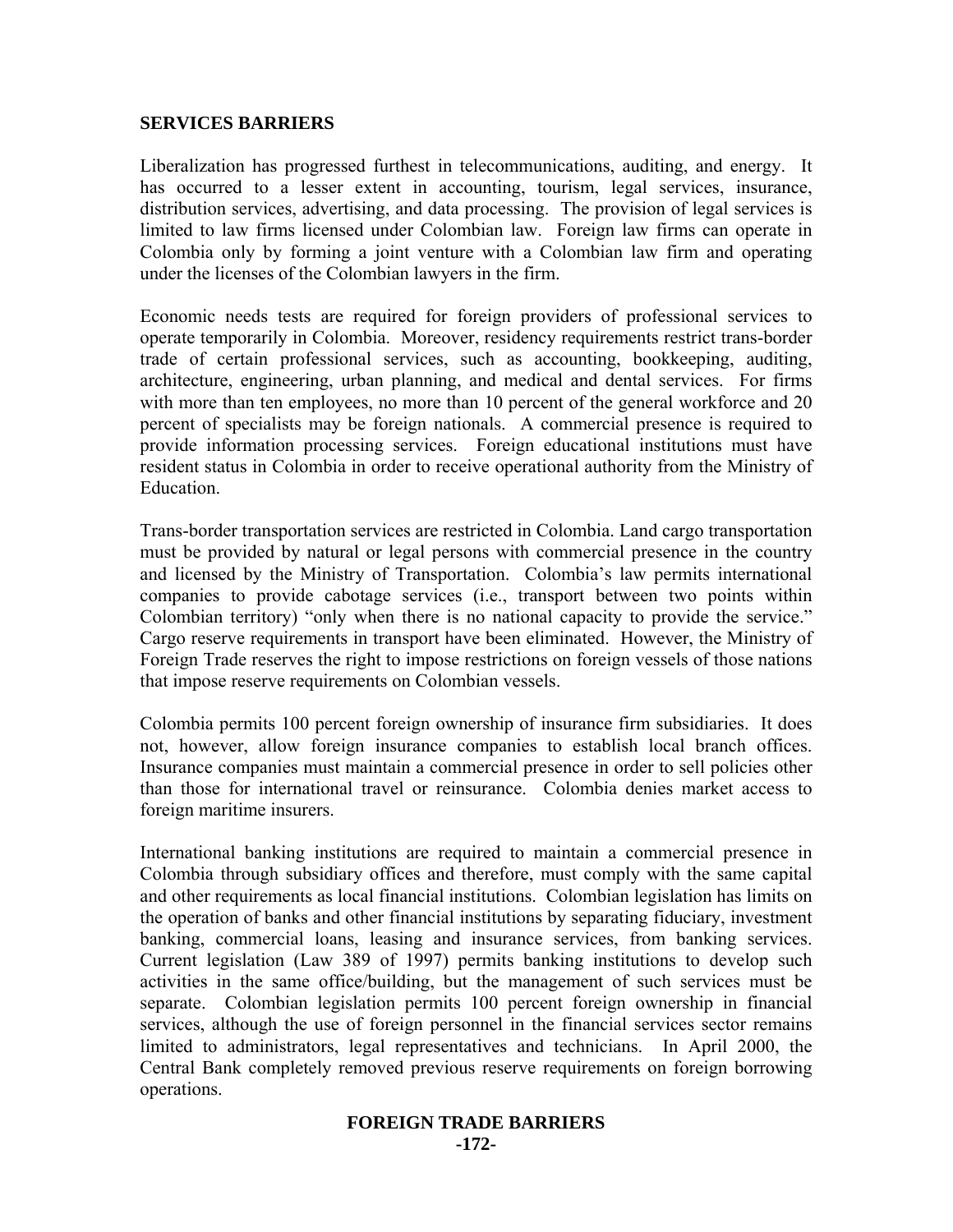Further constraints on foreign financial institutions are found in Decree 2951, dated September 13, 2004. This decree requires foreign institutions to establish a commercial presence if their promotions target Colombian residents. A banking relationship with a Colombian resident and a financial entity abroad is permitted if the relationship was initiated by the Colombian resident without any publicity or promotion in Colombian territory. Industry experts estimate that the elimination of trade barriers in the financial services sector could create opportunities for U.S. firms to achieve \$100 million to \$500 million in sales.

Significant barriers to entry in telecommunications services include high license fees (\$150 million for a long distance license), commercial presence requirements, and economic needs tests. The Telecommunications Regulatory Commission (CRT) may require an economic needs test for the approval of licenses in voice, facsimile, e-mail and other value-added services. However, the parameters that determine an "economic needs test" are not clearly established. In addition, lack of transparency in the interconnection and trunk access policies, and guidelines applied by the regulatory authority further limit competition for the provision of local, long distance, and mobile services.

In the WTO negotiations on basic telecommunications services, Colombia made fairly liberal commitments on most basic telecommunications services and adopted the WTO reference paper. However, Colombia specifically prohibited "callback" services and excluded fixed and mobile satellite systems. Colombia also limited licenses or concessions for the supply of telecommunications services to enterprises legally established in Colombia. Most other restrictions on foreign participation in telecommunications services have been lifted and Colombia currently permits 100 percent foreign ownership of telecommunications providers.

In 2003, Colombia opened its mobile telecommunications market to Personal Communications Services (PCS) competition. The government issued a PCS license to new competitor Colombia Movil, effectively ending Colombia's mobile telecommunications duopoly and opening the door for competition (Telefonica and Comcel share approximately 80 percent of the mobile market). Colombia Movil received a 10-year concession to develop the market and compete against the current cellular providers. Two municipality-owned telephone companies, ETB (Empresa de Telecomunicaciones de Bogota) and EPM (Empresas Publicas de Medellín), own Colombia Móvil.

The free trade agreement concluded between the U.S. and Colombia provides for an open and competitive telecommunications market in Colombia. Users of Colombian telecom networks are guaranteed reasonable and nondiscriminatory access to the network. This prevents local firms from having preferential or "first right" of access to telecom networks. U.S. phone companies obtained the right to interconnect with Colombian dominant suppliers' fixed networks at nondiscriminatory and cost-based rates.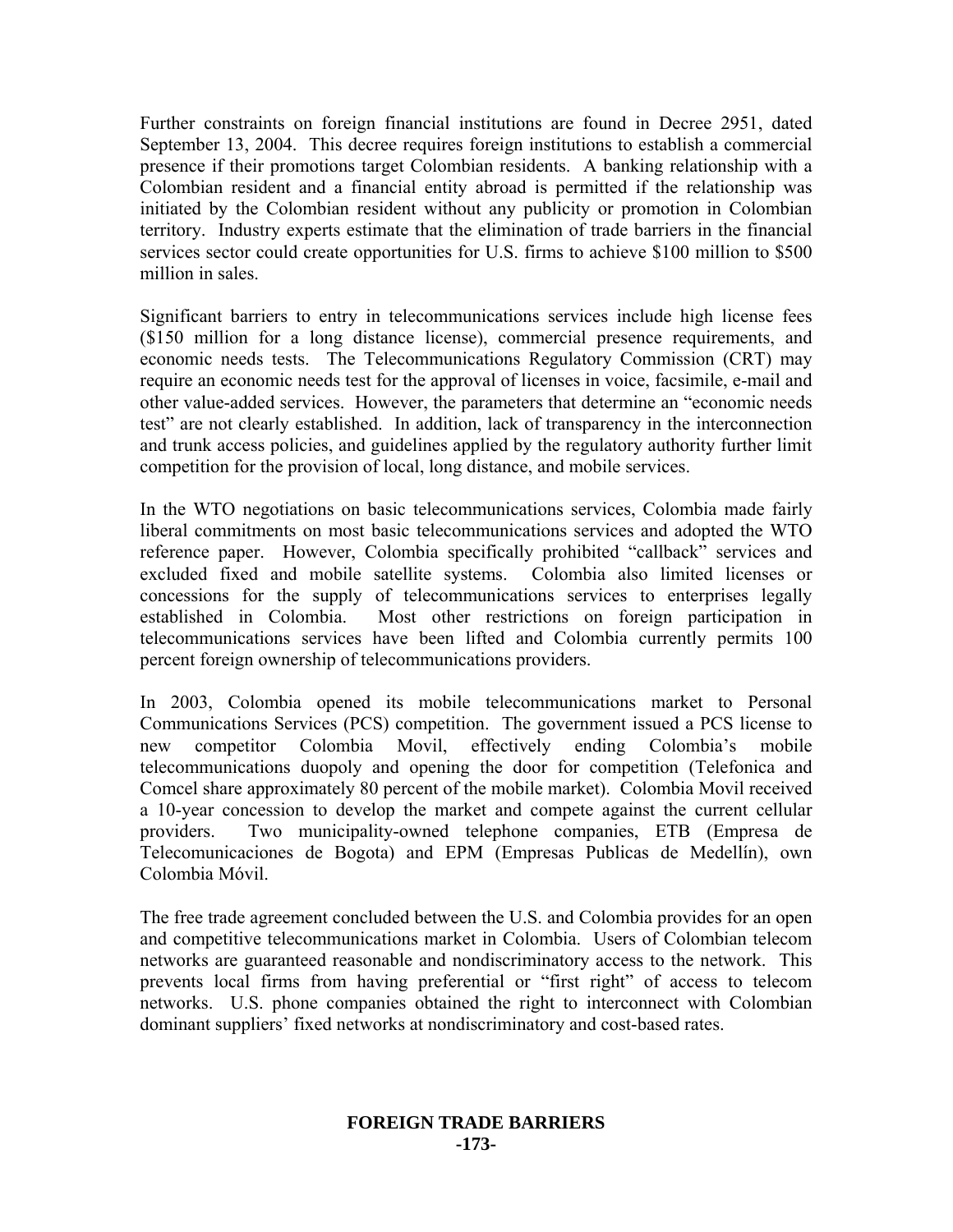As part of the de-monopolization of Colombia's government-owned television network, Colombia passed the Television Broadcast Law, Law 182/95, effective January 1995, which increased protection for all copyrighted programming by regulating satellite dishes and permitting private television broadcasters to compete with the government-owned broadcaster. The law increased restrictions on foreign content in broadcasting and imposed a burdensome system of sub-quotas for different hours of the day. The law requires broadcasters to transmit 70 percent nationally produced programming during prime time (7:00 p.m. to 10:30 p.m.), and 50 percent nationally produced programming from 10:00 a.m. to 7:00 p.m. and between 10:30 p.m. and midnight. Regional and local stations must also transmit 50 percent of nationally produced programming.

According to Law 680, national production is defined as production that is made in all stages by Colombian artists and technicians, with the participation of national actors in starring and supporting roles, while foreign actors' participation is allowed as long as it does not exceed 10 percent of the starring roles. Retransmissions of local productions are considered to fulfill only part of the national content requirement.

Television, radio broadcasting, and movie production and reproduction are subject to certain limitations. According to Law 680 and Law 80 of 1993, ownership by foreign operators is limited to 40 percent for broadcast television and 25 percent for radio broadcast. Law 29 of 1944 requires Colombian nationals to be directors and managers of newspapers concerned with domestic politics. All motion picture exhibitions are charged a tax to finance the national Cinematographic Development Fund. Seventy percent of the resources from the Cinematographic Development Fund must be used to promote national film productions.

In the free trade agreement concluded between the United States and Colombia, Colombia accorded substantial market access across their entire services regime, including financial services. Colombia agreed to eliminate measures that require U.S. firms to hire national rather than U.S. professionals and to phase-out market restrictions in cable television. Colombia also agreed that both mutual funds and pension funds in its territory will be allowed to use portfolio managers in the United States.

#### **INVESTMENT BARRIERS**

Colombian law currently requires that foreign investments be accorded national treatment. One hundred percent foreign ownership is permitted in most sectors of the Colombian economy. Exceptions include activities related to national security and the disposal of hazardous waste. Investment screening has been eliminated, and the registration requirements that still exist are generally mere formalities. In the telecommunications, financial services, oil and mining sectors, for example, prospective foreign investors must comply with certain registration procedures, but there are no restrictions on the amount of foreign capital that may be invested in these sectors. All foreign investment must be registered with the Central Bank's foreign exchange office within three months in order to ensure the right to repatriate profits and remittances.

#### **FOREIGN TRADE BARRIERS -174-**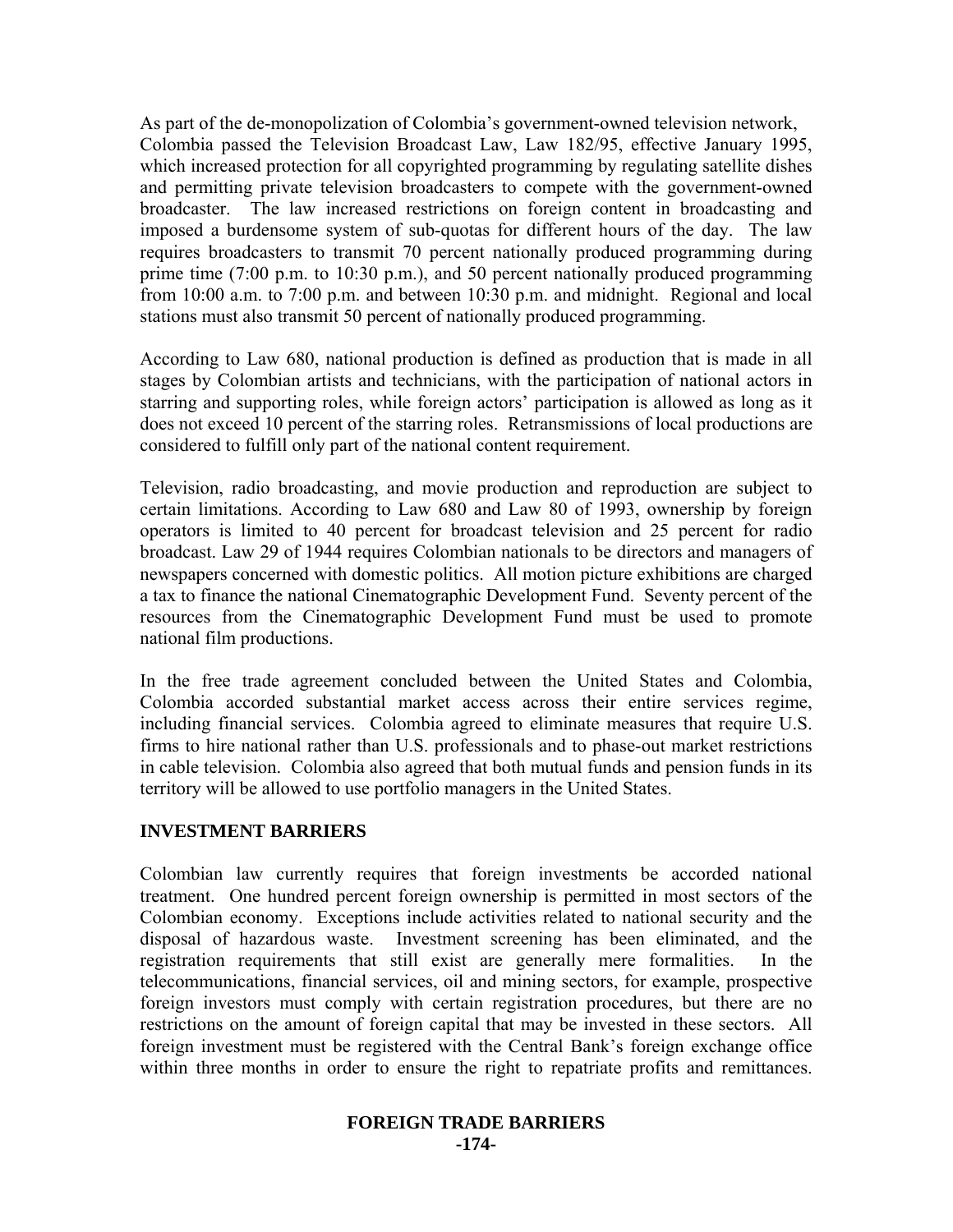All foreign investors, like domestic investors, must obtain a license from the Superintendent of Companies and register with the local chamber of commerce.

To promote the discovery and exploitation of new oil reserves, the government changed royalties from a flat 20 percent to a sliding scale, from 8 percent to 25 percent, depending on the size of the field. Colombia also implemented in June 2003 a new hydrocarbon policy, Law 1760, designed to attract foreign oil companies to Colombia. The new policy eliminated Ecopetrol's mandatory share in joint ventures, allowed private companies 100 percent control of exploration and production projects, and restructured Ecopetrol by creating the National Hydrocarbon Agency (ANH). Although Ecopetrol is still state-owned, it is now an operating company similar to any other commercial hydrocarbon companies. The ANH regulates the hydrocarbon sector and issues exploration and production contracts. The government is also extending existing contracts on a case-by-case basis. In early November 2005, the ANH established a requirement that companies or joint ventures interested in signing exploration/exploitation agreements with Colombia should be considered "capable." This means that operators of such contracts must prove a minimum of five years of experience at the time of the proposal, or the joint venture partners must prove a minimum of ten years of experience at the time of the exploration/exploitation proposal.

Colombian television broadcast laws (Law 182/95 and Law 375/96) impose several restrictions on foreign investment. For example, foreign investors must be actively engaged in television operations in their home country, and their investments must involve a transfer of technology or know how. The National Planning Department issued a new Foreign Investment Regime – Decree 2080 of October 18, 2000 – that increased the cap on foreign investment in television network and programming companies from 15 percent to 40 percent.

In August 2005, the government issued Law 963, which authorizes the conclusion of legal stability agreements between foreign or local investors and the Colombian government. Under a stability agreement, the Colombian government promises not to change the tax and regulatory treatment applicable to an investor for periods of between 3 and 20 years. All foreign and local investors with new investments of at least one million dollars after the issuance of the law are eligible for stability agreements with the Colombian government. Such agreements may be signed in most sectors of the Colombian economy including manufacturing, agriculture, tourism, mining, petroleum, telecommunications, construction, transportation, energy, and others. Stability agreements are subject to a 1 percent fee on the annual value of new investments.

In late October of 2005, the Social and Economic Policy Council approved a reform to the Colombian Foreign Investment Statute (Decree 2080 of 2000) allowing foreign investors to use local financing resources (local credit) for the purchasing of securities in the Colombian stock market. This practice, which was previously prohibited, will be permitted after the Government of Colombia issues a regulatory decree on the matter.

#### **FOREIGN TRADE BARRIERS -175-**